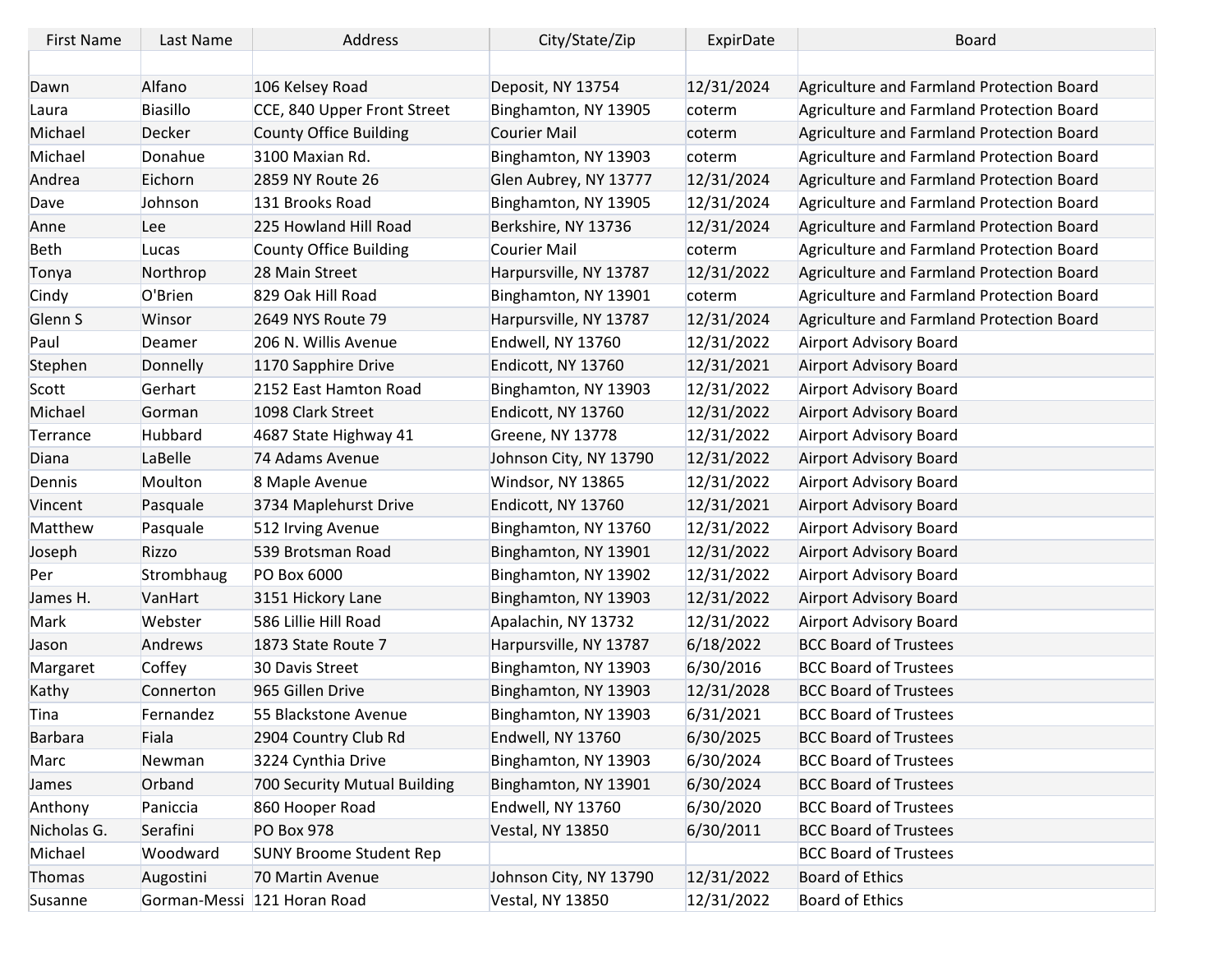| <b>First Name</b> | Last Name       | Address                     | City/State/Zip                | ExpirDate  | <b>Board</b>                                   |
|-------------------|-----------------|-----------------------------|-------------------------------|------------|------------------------------------------------|
| Vincent           | Pasquale        | 3734 Maplehurst Drive       | Endwell, NY 13760             | 12/31/2022 | <b>Board of Ethics</b>                         |
| Emily             | <b>Backus</b>   | 26 McNamara Avenue          | Binghamton, NY 13905          | 12/31/2022 | Broome County Public Library Board of Trustees |
| Jeffrey           | <b>Boisvert</b> | 77 Park Avenue #1           | Binghamton, NY 13903          | 12/31/24   | Broome County Public Library Board of Trustees |
| Katie             | <b>Bowers</b>   | 71 Mill Street              | Binghamton, NY 13903          | 12/31/2023 | Broome County Public Library Board of Trustees |
| Peter             | DeWind          | 316 Magnolia Drive          | <b>Vestal, NY 13850</b>       | 12/31/2023 | Broome County Public Library Board of Trustees |
| Jennifer          | Embree          | 725 Prescott Avenue         | Endicott, NY 13760            | 12/31/2024 | Broome County Public Library Board of Trustees |
| Charmian          | Foster          | 67 Orchard Avenue           | Johnson City, NY 13790        | 12/32/2026 | Broome County Public Library Board of Trustees |
| Sarah             | Glose           | 41 Davis Street             | Binghamton, NY 13905          | 12/31/2026 | Broome County Public Library Board of Trustees |
| JoAnne            | Hanrahan        | 25 Linden Avenue            | Binghamton, NY 13905          | 12/31/2022 | Broome County Public Library Board of Trustees |
| Jill              | Kissick-Castro  | 10 St John Avenue           | Binghamton, NY 13905          | 12/31/2023 | Broome County Public Library Board of Trustees |
| Kate              | Miller-Corcora  | 11 Stanford Place           | Binghamton, NY 13905          | 12/31/2024 | Broome County Public Library Board of Trustees |
| Sara              | Tarricone       | 2512 Rhonda Drive           | <b>Vestal, NY 13850</b>       | 12/31/2023 | Broome County Public Library Board of Trustees |
| Tom               | Crowley         | 403-405 N. Nanticoke Avenue | Endicott, NY 13760            | 12/31/2022 | Broome Tioga Workforce Dev Board               |
| Michael           | Atchie          | 8 Brevity Court             | Binghamton, NY 13905          | 12/31/2017 | Broome Tioga Workforce Dev. Board              |
| Len               | <b>Basso</b>    | PO Box 1350                 | Binghamton, NY 13902          | 12/31/2022 | Broome Tioga Workforce Dev. Board              |
| Allen             | <b>Buyck</b>    | 435 Glenwood Road           | Binghamton, NY 13905          | 12/31/2017 | Broome Tioga Workforce Dev. Board              |
| Scott             | Colton          | 23 Market Street            | Binghamton, NY 13905          | 12/31/2017 | Broome Tioga Workforce Dev. Board              |
| Michael           | Dundon          | 13 Bradley Street           | Binghamton, NY 13904          | 6/30/2021  | Broome Tioga Workforce Dev. Board              |
| Robin             | Eccleston       | 66 Hawley Street            | Binghamton, NY 13901          | 12/31/2017 | Broome Tioga Workforce Dev. Board              |
| David             | Goodness        | 731 James Street            | Syracuse, NY 13203            | 6/30/2023  | Broome Tioga Workforce Dev. Board              |
| Janet             | Hertzog         | PO Box 1017                 | Binghamton, NY 13902          | 12/31/2017 | Broome Tioga Workforce Dev. Board              |
| Mary              | <b>Hughs</b>    | 169 Riverside Drive         | Binghamton, NY 13905          | 12/31/2017 | Broome Tioga Workforce Dev. Board              |
| W. Allyn          | Jones           | 24 Thorp Street             | Binghamton, NY 13905          | 6/30/2023  | Broome Tioga Workforce Dev. Board              |
| <b>Barbara</b>    | Kane            | 1 Kattelville Road          | Binghamton, NY 13901          | 12/31/2017 | Broome Tioga Workforce Dev. Board              |
| John              | Lance           | 44 Hawley Street            | Binghatmon, NY 13901          | 12/31/2017 | Broome Tioga Workforce Dev. Board              |
| Jonathan          | Layish          | 37 Pine Street              | Binghamton, NY 13901          | 12/31/2022 | Broome Tioga Workforce Dev. Board              |
| Paula             | Perna           | 81 Nowlan Road              | Binghamton, NY 13901          | 1/31/2022  | Broome Tioga Workforce Dev. Board              |
| Teresa            | Rennia          | 5 Chapin Street             | Binghamton, NY 13905          | 12/31/2022 | Broome Tioga Workforce Dev. Board              |
| Jenna             | Rosenberg       | 2117 Country Club Road      | Endicott, NY 13760            | 6/30/2023  | Broome Tioga Workforce Dev. Board              |
| Kenneth           | Smith           | 2001 Perimeter Road East    | Endicott, NY 13760            | 12/31/2017 | Broome Tioga Workforce Dev. Board              |
| Thomas            | Spicer          | 142 Corporate Drive         | Binghamton, NY 13904          | 9/30/2019  | Broome Tioga Workforce Dev. Board              |
| Frank             | Stento          | 57 Woodland Avenue          | Binghamton, NY 13903          | 12/31/2022 | Broome Tioga Workforce Dev. Board              |
| Robert            | <b>Behnke</b>   | Courier Mail                | <b>County Office Building</b> |            | Broome Tobacco Asset Securitization Board      |
| Jason             | Garnar          | Courier Mail                | County Office Building        | 12/31/2022 | Broome Tobacco Asset Securitization Board      |
| Larry             | <b>Harris</b>   | 1006 Autumn Drive           | Endwell, NY 13760             |            | Broome Tobacco Asset Securitization Board      |
| Jerome            | Knebel          | <b>Courier Mail</b>         | County Office Building        |            | Broome Tobacco Asset Securitization Board      |
| Daniel J.         | Reynolds        | Courier Mail                | <b>County Office Building</b> | 12/31/2022 | Broome Tobacco Asset Securitization Board      |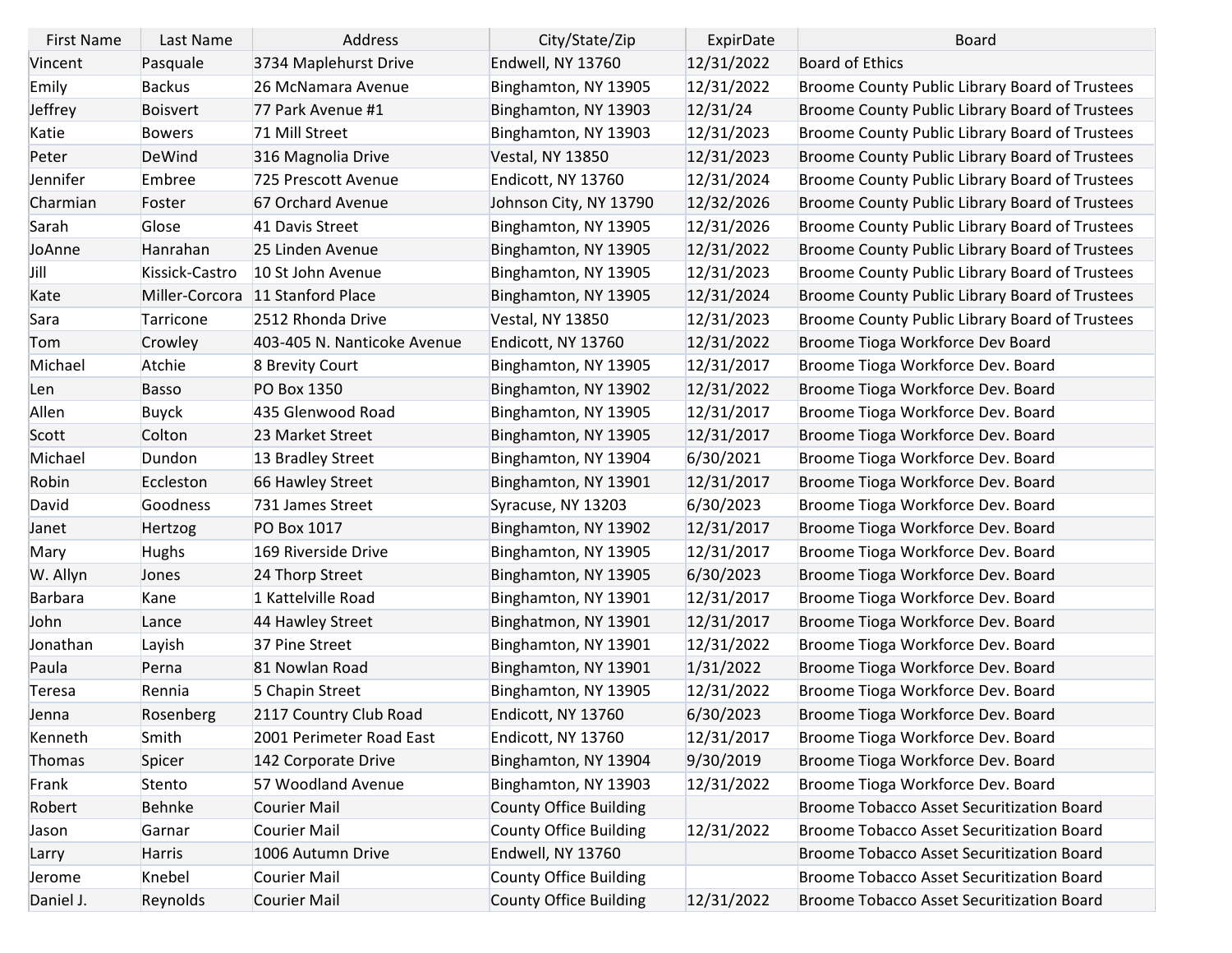| <b>First Name</b> | Last Name       | Address                   | City/State/Zip           | ExpirDate  | <b>Board</b>                                     |
|-------------------|-----------------|---------------------------|--------------------------|------------|--------------------------------------------------|
| Robert            | Weslar          | Courier Mail              | County Office Building   | 12/31/2022 | <b>Broome Tobacco Asset Securitization Board</b> |
| Leslie            | <b>Boulton</b>  | 1206 State Route 369      | Chenango Forks, NY 13746 | 12/31/18   | <b>Brownfield Grant Review Committee</b>         |
| David             | Hamlin          | 1243 Mead Road            | Binghamton, NY 13901     | 12/31/18   | <b>Brownfield Grant Review Committee</b>         |
| Aaron             | Martin          | 209 Reese Avenue          | <b>Vestal, NY 13850</b>  | 12/31/18   | <b>Brownfield Grant Review Committee</b>         |
| Alex              | McLaughlin      | 75 Mills Road             | Harpursville, NY 13787   | 12/31/18   | <b>Brownfield Grant Review Committee</b>         |
| Daniel J.         | Reynolds        | 309 Clayton Ave           | Vestal, NY, 13851        | 12/31/18   | <b>Brownfield Grant Review Committee</b>         |
| Judith            | <b>Behanick</b> | N. Woodhill Avenue        | Binghamton, NY 13904     | 12/31/2018 | Community Alternatives Systems Agency (CASA)     |
| Sonja             | Bennett         | 505 Death Valley Road     | Johnson City, NY 13790   | 12/31/2018 | Community Alternatives Systems Agency (CASA)     |
| Debbie            | Blakeney        | 246 Foster Road           | Vestal, New York 13850   | 12/31/2019 | Community Alternatives Systems Agency (CASA)     |
| Debra             | <b>Bryan</b>    | 554 Nanticoke Road        | Maine, NY 13802          | 12/31/2017 | Community Alternatives Systems Agency (CASA)     |
| Kathleen          | <b>Bunnell</b>  | 1112 Airport Road         | Binghamton, NY 13905     | 12/31/2017 | Community Alternatives Systems Agency (CASA)     |
| Mary Ann          | Egan            | 704 Marian Drive          | Johnson City, NY 13790   | 12/31/2019 | Community Alternatives Systems Agency (CASA)     |
| Roberta           | <b>Flanders</b> | 120 Walters Road          | Whitney Point, NY 13862  | 12/31/2019 | Community Alternatives Systems Agency (CASA)     |
| Casondra          | Hamilton        | 2920 NY Route 7           | Harpursville, NY 13787   | 12/31/2017 | Community Alternatives Systems Agency (CASA)     |
| Ann Marie         | Peterson        | 178 Airport Road          | Binghamton, NY 13901     | 12/31/2018 | Community Alternatives Systems Agency (CASA)     |
| Janet             | Pope            | 71 Dorman Road            | Binghamton, NY 13901     | 12/31/2018 | Community Alternatives Systems Agency (CASA)     |
| Andrea            | Quezada         | 141 Randolph Street       | Great Bend, PA 18821     | 12/31/2019 | Community Alternatives Systems Agency (CASA)     |
| Sarah             | Reynolds        | 11 1/2 Sherwood Avenue    | Binghamton, NY 13903     | 12/31/2018 | Community Alternatives Systems Agency (CASA)     |
| Lisa              | Schuhle         | 826 Anne Lane             | Endicott, New York 13760 | 12/31/2019 | Community Alternatives Systems Agency (CASA)     |
| Catherine         | Slocum          | 187 Port Road             | Binghamton, NY 13901     | 12/31/2019 | Community Alternatives Systems Agency (CASA)     |
| Teresa            | Smith           | 11 Barteau Street         | Endwell, NY 13760        | 12/31/2018 | Community Alternatives Systems Agency (CASA)     |
| Donald            | <b>Bergin</b>   | 601 Stonehedge Drive      | <b>Vestal, NY 13850</b>  | 12/31/2023 | <b>Community Services Board</b>                  |
| Valerie           | Cunningham      | 15 Laurel Street          | Johnson City, NY 13790   | 12/31/2020 | <b>Community Services Board</b>                  |
| Cara              | Fraser          | 404 Ferndale Drive        | Binghamton, NY 13905     | 12/31/2023 | <b>Community Services Board</b>                  |
| Michael           | Hatch           | 40 Broad Avenue           | Binghamton, NY 13904     | 12/31/2023 | <b>Community Services Board</b>                  |
| <b>Steve</b>      | Houser          | 12 Snow Avenue            | Binghamton, NY 13905     | 12/31/2022 | <b>Community Services Board</b>                  |
| William           | Knecht          | 453 Chrysler Road         | Endwell, NY 13760        | 12/31/2020 | <b>Community Services Board</b>                  |
| Rena              | Kovac           | 71 Carrol Street          | Binghamton, NY 13901     | 12/31/2023 | <b>Community Services Board</b>                  |
| Karen             | Lawrence        | 75 Crary Avenue           | Binghamton, NY 13905     | 12/31/2022 | <b>Community Services Board</b>                  |
| Susan             | Metzar          | 25 Delevan Avenue         | Binghamton, NY 13903     | 12/31/2022 | <b>Community Services Board</b>                  |
| William           | Parsons         | 4 Hotchkiss Street, Apt 2 | Binghamton, NY 13903     | 12/31/2023 | <b>Community Services Board</b>                  |
| Abbey             | Pelot           | 86 Krager Road            | Binghamton, NY 13904     | 12/31/2022 | <b>Community Services Board</b>                  |
| April             | Ramsay          | 183 Bevier Street         | Binghamton, NY 13904     | 9/30/2021  | <b>Community Services Board</b>                  |
| Robert            | Russell         | 1255 Fowler Place         | Binghamton, NY 13903     | 12/31/2019 | <b>Community Services Board</b>                  |
| Jason             | Shaw            | 712 Stonefield Road       | Endwell, NY 13760        | 12/31/2018 | <b>Community Services Board</b>                  |
| Kim               | Taro            | 241 Prospect Street       | Binghamton, NY 13905     | 12/31/2020 | <b>Community Services Board</b>                  |
| Meggan            | Taylor          | 213 S. Liberty Ave        | Endicott, NY 13760       | 12/31/2021 | <b>Community Services Board</b>                  |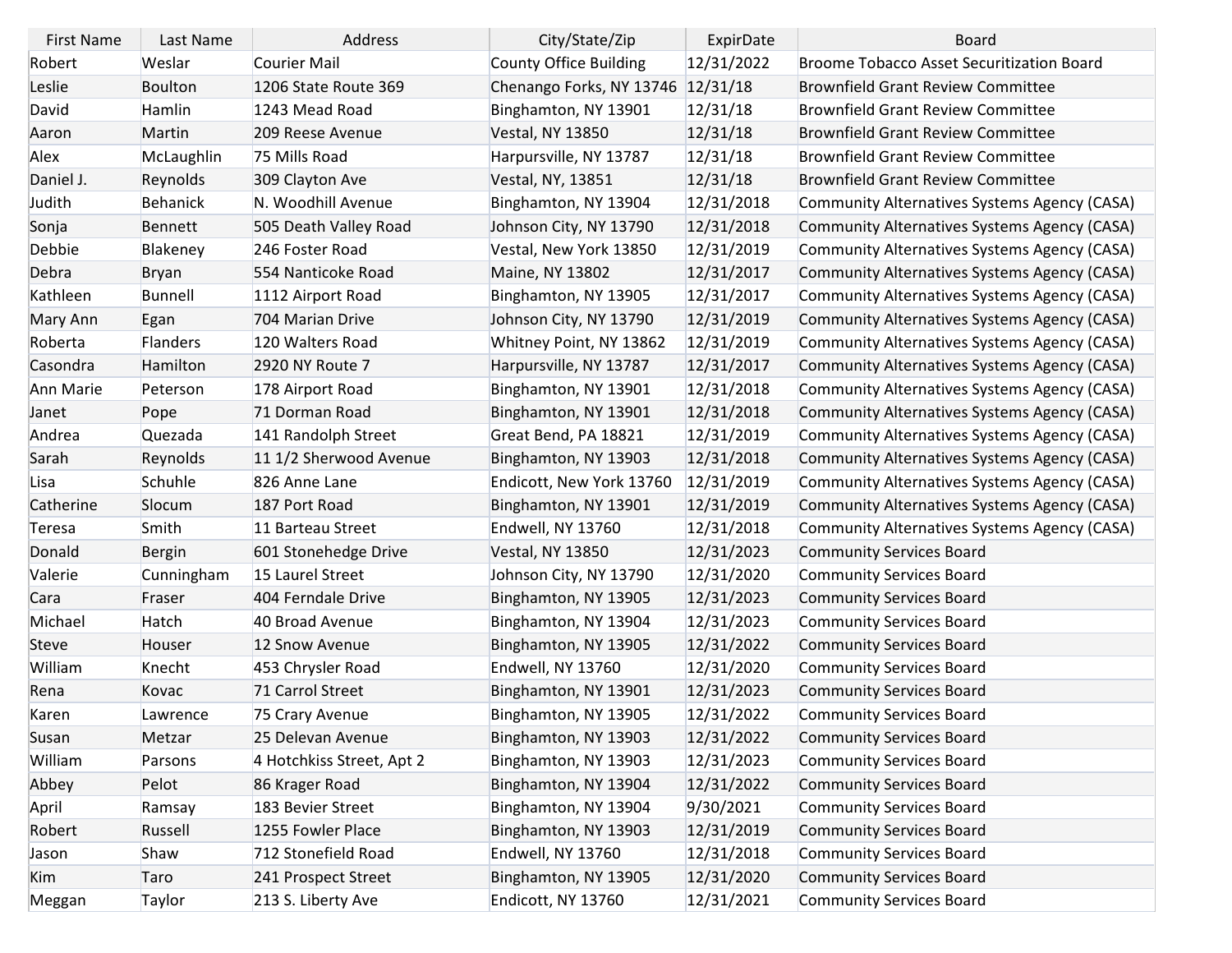| <b>First Name</b> | Last Name        | Address                   | City/State/Zip                     | ExpirDate  | <b>Board</b>                            |
|-------------------|------------------|---------------------------|------------------------------------|------------|-----------------------------------------|
| Amanda            | Welch            | 305 Virginia Avenue       | <b>Vestal, NY 13850</b>            | 12/31/2022 | <b>Community Services Board</b>         |
| Susan A.          | Wheeler          | <b>PO Box 159</b>         | Whitney Point, NY 13862            | 12/31/2021 | <b>Community Services Board</b>         |
| Kyle              | White            | 1609 Glenwood Road        | <b>Vestal, NY 13850</b>            | 12/31/2018 | <b>Community Services Board</b>         |
| Jennifer          | Yaun             | 511 Fredricks Road        | Johnson City, NY 13790             | 12/31/2022 | <b>Community Services Board</b>         |
| Michael           | <b>Baker</b>     | P.O. Box 1766             | Binghamton, NY 13902               | 12/31/2022 | Criminal Justice Advisory Board         |
| Paul              | Battisti         | 55 Krager Road            | Binghamton, NY 13904               | 12/31/2022 | Criminal Justice Advisory Board         |
| Raini             | Baudendistel     | 697 Nurse Hollow Road     | Afton, NY 13730                    | 12/31/2022 | Criminal Justice Advisory Board         |
| Terry             | Carey            | P.O. Box 1766             | Binghamton, NY 13902               | 12/31/2022 | Criminal Justice Advisory Board         |
| Carol             | Cocchiola        | 38 Hawley Street          | Binghamton, NY 13901               | 12/31/2022 | Criminal Justice Advisory Board         |
| Adam              | Devoe            | 60 Hawley Street          | Binghamton, NY 13901               | 12/31/2022 | Criminal Justice Advisory Board         |
| David E.          | Harder           | 155 Lt. VanWinkle Drive   | Binghamton, NY 13905               | 12/31/2022 | Criminal Justice Advisory Board         |
| Michael           | Korchak          | 45 Hawley Street          | Binghamton, NY 13901               | 12/31/2022 | Criminal Justice Advisory Board         |
| Stacey            | LaBarre          | 24 Ketchum Road           | Conklin, NY 13748                  | 12/31/2022 | Criminal Justice Advisory Board         |
| Jeffrey           | Pryor            | 6 Linden Street           | Binghamton, NY 13901               | 12/31/2022 | Criminal Justice Advisory Board         |
| Nancy             | <b>Williams</b>  | P.O. Box 1766             | Binghamton, NY 13902               | 12/31/2022 | Criminal Justice Advisory Board         |
| Alan              | Wilmarth         | 429 Main Street           | Hallstead, PA 18822                | 12/31/2022 | Criminal Justice Advisory Board         |
| David             | Abell            | 224 Madison Avenue        | Endicott, NY 13760                 | 2/28/2021  | <b>Emergency Medical Services Board</b> |
| Jeffery           | Allen            | 1220 River Road           | Binghamton, NY 13901               | 2/28/2021  | <b>Emergency Medical Services Board</b> |
| Parvin            | Amber            | 500 Day Hollow Road       | Endicott, NY 13760                 | 2/28/2021  | <b>Emergency Medical Services Board</b> |
| Scott D.          | <b>Baker</b>     | 25 Colpitts Dr.           | Windsor, NY 13865                  | 12/31/2022 | <b>Emergency Medical Services Board</b> |
| Robert            | <b>Bealo</b>     | 1702 Witherill Street     | Endicott, NY 13760                 | 2/28/2021  | <b>Emergency Medical Services Board</b> |
| Thomas            | Bidwell          | 170 St. Charles Street    | Johnson City, NY 13790             | 2/28/2021  | <b>Emergency Medical Services Board</b> |
| Christina         | <b>Broderick</b> | 139 Ketchum Hill Road     | Port Crane, NY 13833               | 2/28/2021  | <b>Emergency Medical Services Board</b> |
| Steven            | <b>Brown</b>     | 690 Ouaquaga Road         | Windsor, N 13865                   | 2/28/2021  | <b>Emergency Medical Services Board</b> |
| Steven K.         | <b>Brown</b>     | 312 Cedarhurst Road       | Kirkwood, NY, 13795                | 2/28/2021  | <b>Emergency Medical Services Board</b> |
| Theresa           | <b>Buckler</b>   | PO Box 98, 2885 NYS Rt. 7 | Harpursville, NY 13787             | 2/28/2021  | <b>Emergency Medical Services Board</b> |
| Megan             | Call             | 84 Edwards Hill Road      | Lisle, NY 13797                    | 2/28/2021  | <b>Emergency Medical Services Board</b> |
| Ricke             | Casterlin        | 24 Church Street          | Chenango Forks, NY 13746 2/28/2021 |            | <b>Emergency Medical Services Board</b> |
| Kyle              | Corey            | 8 Ritchie Road            | Binghamton, NY 13901               | 2/28/2021  | <b>Emergency Medical Services Board</b> |
| Patty             | Croffutt         | <b>PO Box 938</b>         | Whitney Point, NY 13803            | 2/28/2021  | <b>Emergency Medical Services Board</b> |
| John              | Dancesia         | 1034 Conklin Road         | Conklin, NY 13748                  | 2/28/2021  | <b>Emergency Medical Services Board</b> |
| Jesse             | Dayton           | 43 Matthew Drive          | Binghamton, NY 13901               | 2/28/2021  | <b>Emergency Medical Services Board</b> |
| Christopher       | Dyer             | 64 Stratton Road          | Newark Valley, NY 13811            | 2/28/2021  | <b>Emergency Medical Services Board</b> |
| Matthew           | Fellows          | 8 South Avenue B          | Endwell, NY 13760                  | 2/28/2021  | <b>Emergency Medical Services Board</b> |
| Heather           | Foley            | 218 Rundall Place         | Binghamton, NY 13905               | 2/28/2021  | <b>Emergency Medical Services Board</b> |
| Mark D.           | Forrest          | 46 Exchange Street        | Binghamton, NY 13901               | 2/28/2021  | <b>Emergency Medical Services Board</b> |
| Cody              | Fritz            | 761 Route 369, Lot 115    | Port Crane, NY 13833               | 2/28/2021  | <b>Emergency Medical Services Board</b> |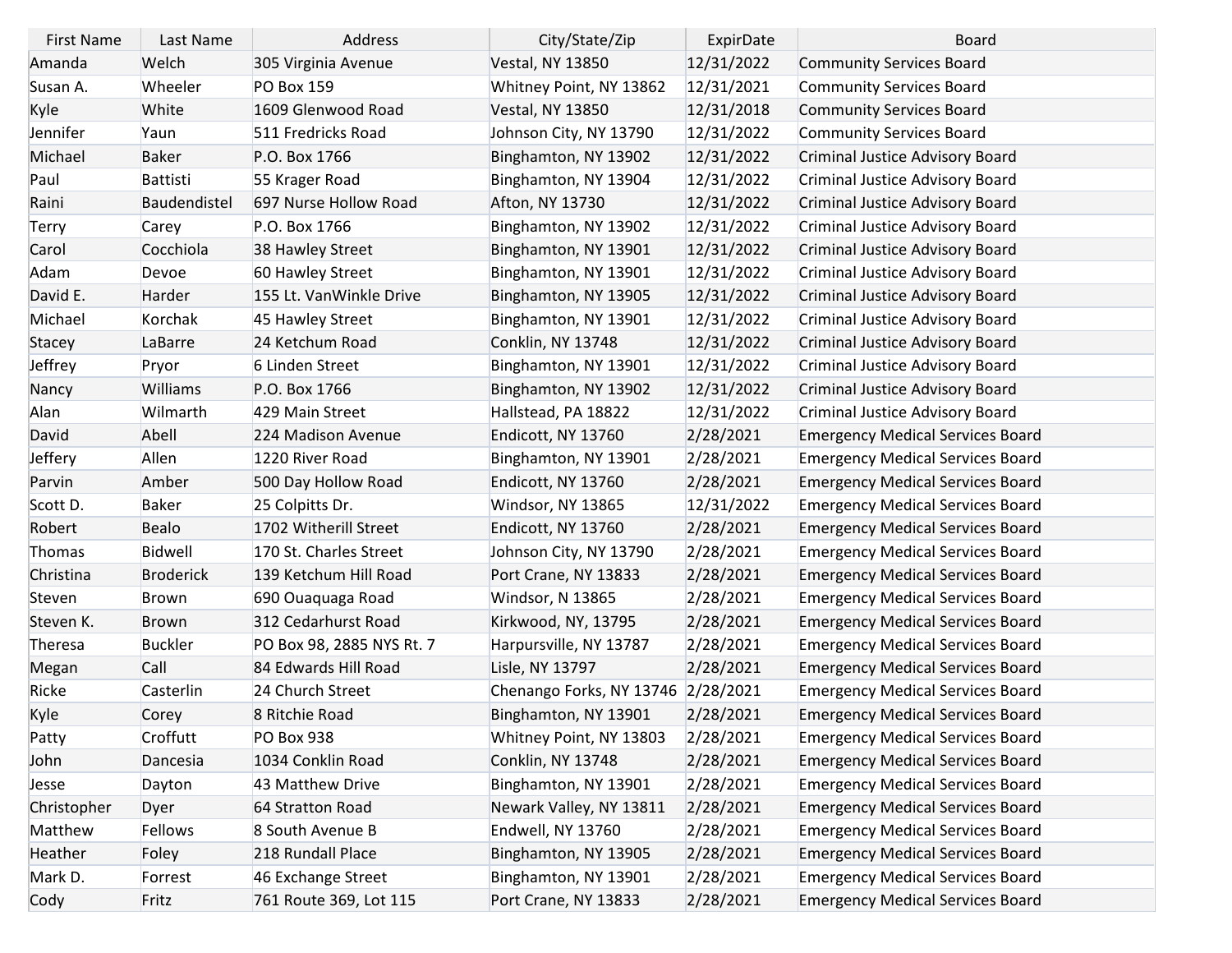| <b>First Name</b> | Last Name     | Address                     | City/State/Zip          | ExpirDate  | <b>Board</b>                            |
|-------------------|---------------|-----------------------------|-------------------------|------------|-----------------------------------------|
| Adrian            | Green         | 20 Nina Drive               | Kirkwood, NY 13795      | 2/28/2021  | <b>Emergency Medical Services Board</b> |
| Matthew M.        | Griswold      | 370 Nowlan Road             | Binghamton, NY 13904    | 2/28/2021  | <b>Emergency Medical Services Board</b> |
| David             | Hill          | 2534 County Airport Road    | Johnson City, NY 13790  | 2/28/2021  | <b>Emergency Medical Services Board</b> |
| Nicole            | <b>Hoppes</b> | 22 Nanticoke Drive          | Whitney Point, NY 13862 | 2/28/2021  | <b>Emergency Medical Services Board</b> |
| Gary              | Kiehle        | 141 Dilly Road              | Port Crane, NY 13833    | 2/28/2021  | <b>Emergency Medical Services Board</b> |
| Joseph            | LaClair       | 683 Pleasant Hill Road      | Port Crane, NY 13833    | 2/28/2021  | <b>Emergency Medical Services Board</b> |
| Charles           | Lampman       | 1464 Colesville Road        | Harpursville, NY 13787  | 2/28/2021  | <b>Emergency Medical Services Board</b> |
| Matthew           | <b>Lee</b>    | 3805 Struble Road           | Endwell, NY 13760       | 2/28/2021  | <b>Emergency Medical Services Board</b> |
| Steven            | Magargle      | 204 Bermond Avenue          | Endicott, NY 13760      | 2/28/2021  | <b>Emergency Medical Services Board</b> |
| Gerard            | Martusciello  | P.O. Box 6000               | Binghamton, NY 13902    | 2/28/2021  | <b>Emergency Medical Services Board</b> |
| Shawn             | Pichura       | 100 Overlook Drive          | Kirkwood, NY 13795      | 2/28/2021  | <b>Emergency Medical Services Board</b> |
| Thomas            | Polazzo       | 11 Kentucky Avenue          | Endwell, NY 13760       | 2/28/2021  | <b>Emergency Medical Services Board</b> |
| Jerry F.          | Schultz       | 109 Meeker Road             | Vestal, NY 13850        | 2/28/2021  | <b>Emergency Medical Services Board</b> |
| Mark L.           | See, II       | <b>PO Box 233</b>           | Whitney Point, NY 13862 | 2/28/2021  | <b>Emergency Medical Services Board</b> |
| Shawn             | Skinner       | 211 Old State Road          | Binghamton, NY 13904    | 2/28/2021  | <b>Emergency Medical Services Board</b> |
| Alicia            | Smalley       | 56 Riley Road               | Windsor, NY 13865       | 2/28/2021  | <b>Emergency Medical Services Board</b> |
| Joshua            | Stoeckel      | 779 Ouaquaga Road           | Windsor, NY 13865       | 2/28/2021  | <b>Emergency Medical Services Board</b> |
| John              | Tillotson     | P.O. Box 132, 2 Peck Street | Marathon, NY 13803      | 2/28/2021  | <b>Emergency Medical Services Board</b> |
| Aaron             | Winsor        | 79 Savich Road              | Binghamton, NY 13901    | 2/28/2021  | <b>Emergency Medical Services Board</b> |
| Christopher       | Zacharias     | 89 Wheeler Street           | Deposit, NY 13754       | 2/28/2021  | <b>Emergency Medical Services Board</b> |
| Greg W.           | Baldwin       | 530 Paden Street            | Endicott, NY 13760      | 12/31/2021 | En-Joie Golf Course Advisory Board      |
| Len               | <b>Basso</b>  | PO Box 1602                 | Binghamton, NY 13902    | 12/31/2021 | En-Joie Golf Course Advisory Board      |
| John              | Bernardo      | 69 Governeurs Lane          | Endicott, NY 13760      | 12/31/2021 | En-Joie Golf Course Advisory Board      |
| Janet             | Grasso        | 221 Jamaica Blvd            | Endicott, NY 13760      | 12/31/2021 | En-Joie Golf Course Advisory Board      |
| Thomas            | Jackson       | 708 Redwood Lane            | <b>Vestal, NY 13850</b> | 12/31/2021 | En-Joie Golf Course Advisory Board      |
| Ed                | Menhennett    | 201 Dwight Avenue           | Endicott, NY 13760      | 12/31/2021 | En-Joie Golf Course Advisory Board      |
| Matthew           | Morley        | 600 Bassett Avenue          | Endicott, NY 13760      | 12/31/2021 | En-Joie Golf Course Advisory Board      |
| Donald            | Morley        | 430 Mountainview Drive      | Endicott, NY 13760      | 12/31/2021 | En-Joie Golf Course Advisory Board      |
| Kim               | <b>Myers</b>  | 209 Southwood Drive         | <b>Vestal, NY 13850</b> | 12/31/2021 | En-Joie Golf Course Advisory Board      |
| Jackie (Curtis)   | Sammon        | 409 Moss Avenue             | Endicott, NY 13760      | 12/31/2021 | En-Joie Golf Course Advisory Board      |
| Daniel            | Schofield     | 19 Cornell Avenue           | Endicott, NY 13760      | 12/31/2021 | En-Joie Golf Course Advisory Board      |
| George            | Bezama        | 2416 Charleston Avenue      | <b>Vestal, NY 13850</b> | 12/31/2021 | <b>Environmental Management Council</b> |
| Leslie            | Boulton       | <b>Broome County DPW</b>    | Binghamton, NY 13901    |            | Environmental Management Council        |
| Chris             | <b>Burger</b> | 110 Walters Road            | Whitney Point, NY 13862 | 12/31/2022 | <b>Environmental Management Council</b> |
| Karen             | Ciatyk        | 147 Glenwood Avenue         | Binghamton, NY 13905    | 12/31/2022 | Environmental Management Council        |
| Christine         | Clifton       | 730 Nanticoke Road          | Maine, NY 13802         | 12/31/2022 | <b>Environmental Management Council</b> |
| Frank             | Evangelisti   | <b>Broome County EDP</b>    | Binghamton, NY 13901    |            | Environmental Management Council        |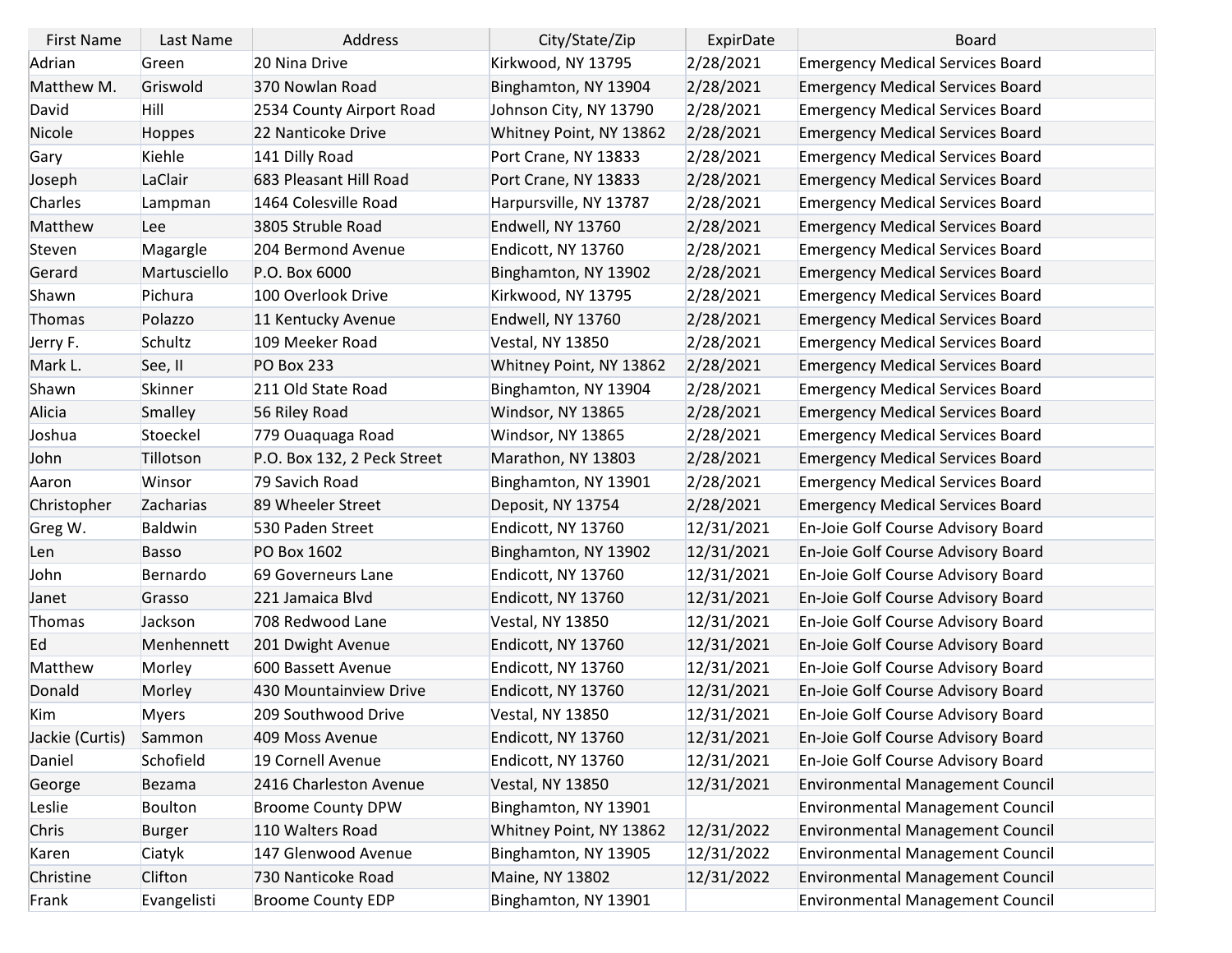| <b>First Name</b> | Last Name      | Address                                             | City/State/Zip          | ExpirDate  | <b>Board</b>                              |
|-------------------|----------------|-----------------------------------------------------|-------------------------|------------|-------------------------------------------|
| Adam              | Flint          | 1006 Powderhouse Road                               | <b>Vestal, NY 13850</b> | 12/31/2020 | <b>Environmental Management Council</b>   |
| William           | Heaviside      | 1018 JFK Blvd., Apt 3                               | Johnson City, NY 13790  | 12/31/2021 | <b>Environmental Management Council</b>   |
| Dylan             | Horvath        | 71 Bernice Street                                   | Johnson City, NY 13790  | 12/31/2022 | <b>Environmental Management Council</b>   |
| lan               | Jensen         | 5 Pine Street                                       | Binghamton, NY 13901    | 12/31/2019 | <b>Environmental Management Council</b>   |
| Lawrence          | Lepak          | 1023 Gabriella Avenue                               | Endicott, NY 13760      | 12/31/2019 | <b>Environmental Management Council</b>   |
| Tony              | Lubzanski      | 1403 Oakdale Road                                   | Johnson City, NY 13790  | 12/31/2020 | <b>Environmental Management Council</b>   |
| Erin              | Mahoney        | 4400 Vestal Parkway                                 | <b>Vestal, NY 13850</b> | 12/31/2020 | <b>Environmental Management Council</b>   |
| Charles (Chip)    | McElwee        | 23 Laurel Avenue                                    | Binghamton, NY 13905    |            | <b>Environmental Management Council</b>   |
| Josh              | Phelps         | Broome County Health Dept.                          | Binghamton, NY 13905    |            | <b>Environmental Management Council</b>   |
| Jo                | Render         | 23 Clarendon Drive                                  | Binghamton, NY 13901    | 12/31/2020 | <b>Environmental Management Council</b>   |
| Susan             | Ryan           | 10 Avon Road                                        | Binghamton, NY 13905    |            | <b>Environmental Management Council</b>   |
| Jason             | Shaw           | 712 Stonefield Road                                 | Endwell, NY 13760       |            | <b>Environmental Management Council</b>   |
| Karson            | Smith          | 833 Overbrook Drive                                 | <b>Vestal, NY 13850</b> | 12/31/2020 | <b>Environmental Management Council</b>   |
| Diane             | Stefani        | 51 Scofield Road                                    | Conklin, NY 13748       | 12/31/2022 | <b>Environmental Management Council</b>   |
| Elizabeth         | Woidt          | Broome County Parks & Recreati Binghamton, NY 13901 |                         |            | <b>Environmental Management Council</b>   |
| Kim               | <b>Brady</b>   | 1192 Cornell Avenue                                 | Binghamton, NY 13901    | 12/31/2022 | <b>Family Violence Pervention Council</b> |
| Jenny             | Almanzar       | 22 Dover Avenue                                     | Endicott, NY 13760      | 12/31/2021 | <b>Family Violence Prevention Council</b> |
| Nicole            | <b>Barren</b>  | 970 Glenn Mary Drive                                | Owego, NY 13727         | 12/31/2021 | <b>Family Violence Prevention Council</b> |
| <b>Barbara</b>    | <b>Barry</b>   | 341 Anderson Road                                   | <b>Vestal, NY 13850</b> | 12/31/2022 | <b>Family Violence Prevention Council</b> |
| Raini             | Baudendistel   | 697 Blakesley Nurse Hollow Road Afton, NY 13730     |                         | 12/31/2022 | <b>Family Violence Prevention Council</b> |
| Karen             | <b>Beebe</b>   | 2 Terry Avenue                                      | Binghamton, NY 13901    | 12/31/2024 | <b>Family Violence Prevention Council</b> |
| Alicia            | Beekman        | 11 Lancaster Drive                                  | Endicott, NY 13760      | 12/31/2023 | <b>Family Violence Prevention Council</b> |
| Lynette           | Bellmore       | 200 Main Street                                     | Windsor, NY 13565       | 6/30/2022  | <b>Family Violence Prevention Council</b> |
| Lynette           | Bellmore       | 200 Main Street                                     | Windsor, NY 13865       | 12/31/2022 | <b>Family Violence Prevention Council</b> |
| Rebecca           | <b>Bradley</b> | 11 Bellevue Heights                                 | Binghamton, NY 13905    | 12/31/2021 | <b>Family Violence Prevention Council</b> |
| Emily             | <b>Burns</b>   | 28 Maplewood Drive                                  | Binghamton, NY 13901    | 12/31/2021 | <b>Family Violence Prevention Council</b> |
| Terry             | Carey          | 20 East Street                                      | Binghamton, NY 13904    | 12/31/2023 | <b>Family Violence Prevention Council</b> |
| Jack              | <b>Collins</b> | 44 Hawley Street                                    | Binghamton, NY 13901    | 12/31/2021 | <b>Family Violence Prevention Council</b> |
| Carole            | Coppens        | 1341 Chestnut Ridge Road                            | Apalachin, NY 13732     | 12/31/2022 | <b>Family Violence Prevention Council</b> |
| <b>Brent</b>      | Dodge          | 31 Avenue C                                         | Johnson City, NY 13760  | 12/31/2021 | <b>Family Violence Prevention Council</b> |
| Amy               | Gagen          | 799 State Highway 235                               | Harpursville, NY 13787  | 12/31/2022 | <b>Family Violence Prevention Council</b> |
| John              | Harder         | 155 Lt. VanWinkle Drive                             | Binghamton, NY 13905    | 12/31/2022 | <b>Family Violence Prevention Council</b> |
| Luann             | Kida           | 129 Kida Lane                                       | Oxford, NY 13830        | 6/30/2022  | <b>Family Violence Prevention Council</b> |
| Jessica           | Krohn          | 161 South Washington Street                         | Binghamton, NY 13903    | 6/30/2022  | <b>Family Violence Prevention Council</b> |
| Daniel            | Lesch          | 16 Nash Street #2                                   | Binghamton, NY 13904    | 12/31/2023 | <b>Family Violence Prevention Council</b> |
| Susan             | Link           | 147 E. Frederick Street                             | Binghamton, NY 13904    | 12/31/2022 | <b>Family Violence Prevention Council</b> |
| Mariana           | Manou          | 1182 Chenango Street                                | Binghamton, NY 13901    | 12/31/2023 | <b>Family Violence Prevention Council</b> |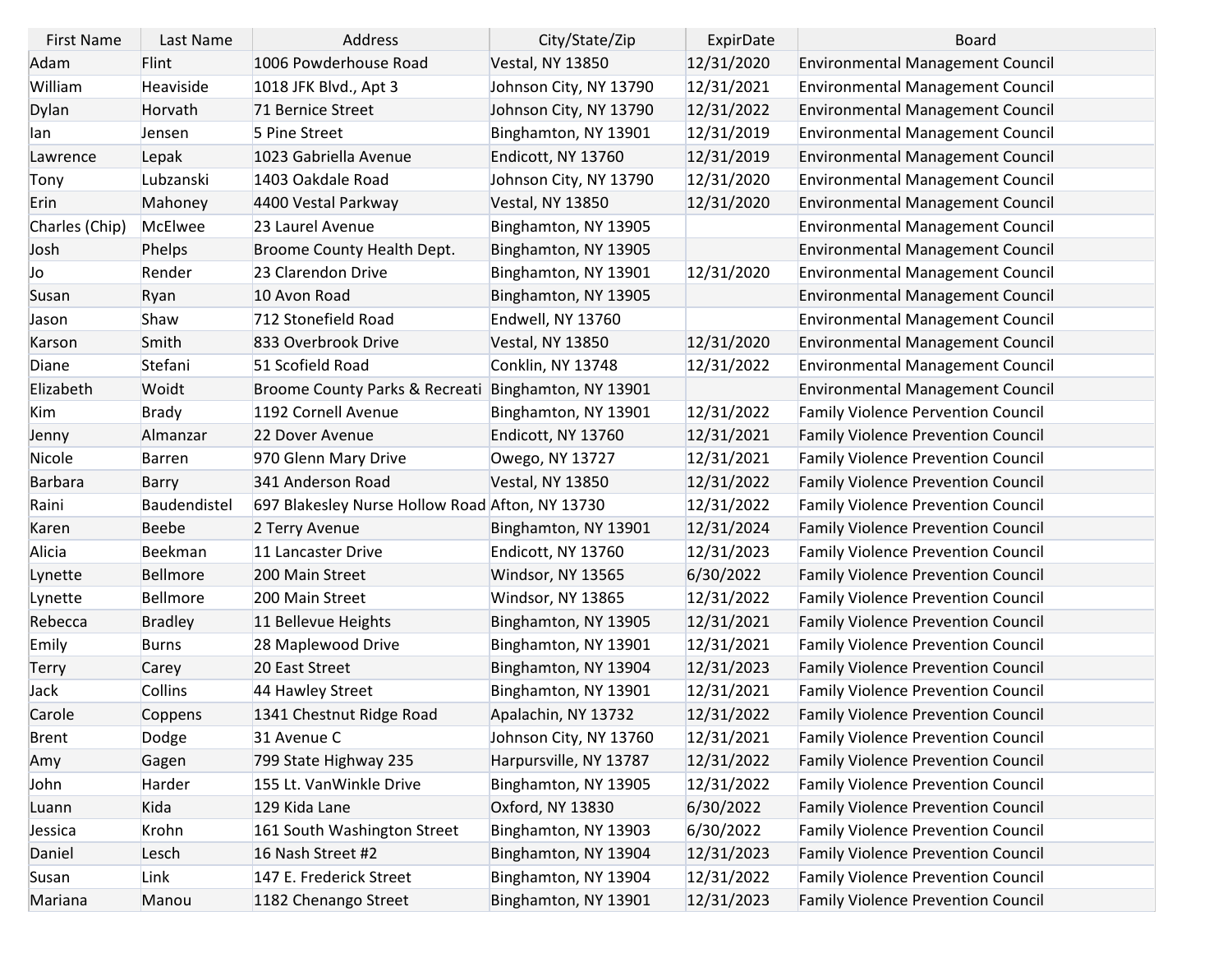| <b>First Name</b> | Last Name      | Address                 | City/State/Zip                      | ExpirDate  | Board                                     |
|-------------------|----------------|-------------------------|-------------------------------------|------------|-------------------------------------------|
| Melissa           | Martin         | 14485 State Route 858   | Little Meadows, PA 18830            | 12/31/2023 | <b>Family Violence Prevention Council</b> |
| James             | <b>Mullins</b> | 12 Columbine Drive      | Binghamton, NY 138901               | 12/31/2022 | <b>Family Violence Prevention Council</b> |
| Karyn             | Palmer         | 89 Carlin Road          | Conklin, NY 13748                   | 6/30/2022  | <b>Family Violence Prevention Council</b> |
| Alexis            | Savidge        | 1916 nanticoke Drive    | Endicott, NY 13760                  | 12/31/2021 | <b>Family Violence Prevention Council</b> |
| Susan             | Spencer        | 424 Castleman Road      | Vestal, NY 13850                    | 12/31/2022 | <b>Family Violence Prevention Council</b> |
| Machelle          | Spinelli       | 105 Bermond Avenue      | Endicott, NY 13760                  | 12/31/2022 | <b>Family Violence Prevention Council</b> |
| Megan             | Wise           | 2579 Warren Center Road | Warren Center, PA 18851             | 12/31/2021 | <b>Family Violence Prevention Council</b> |
| Elizabeth         | Woidt          | 20 Murray Street        | Binghamton, NY 13905                | 6/30/2022  | <b>Family Violence Prevention Council</b> |
| Scott             | <b>Baker</b>   | 25 Colpitts Drive       | Windsor, NY                         | 12/31/2021 | Fire Advisory Board                       |
| Michael           | <b>Ballard</b> | 3485 Old Route 17       | Deposit, NY 13754                   | 12/31/2021 | Fire Advisory Board                       |
| Chad              | Benedict       | <b>PO Box 474</b>       | Port Crane, NY 13833                | 12/31/2021 | Fire Advisory Board                       |
| Rob               | <b>Brady</b>   | 3116 Kensington Raod    | Endwell, NY 13760                   | 12/31/2021 | Fire Advisory Board                       |
| Jason             | Delanoy        | 23 Republic Street      | Binghamton, NY 13905                | 12/31/2021 | Fire Advisory Board                       |
| Gerald            | Emmons, Jr.    | 1913 Hawleyton Road     | Binghamton, NY 13903                | 12/31/2021 | Fire Advisory Board                       |
| Kyle              | Ferro          | 2723 Columbia Drive     | Endwell, NY 13790                   | 12/31/2021 | Fire Advisory Board                       |
| Alice             | Fiacco         | 3605 Royal Road         | Endwell, NY 13760                   | 12/31/2021 | Fire Advisory Board                       |
| Thomas            | Giblin         | 5 Hartley Road          | Binghamton, NY 13901                | 12/31/2021 | Fire Advisory Board                       |
| Bill              | Gorman         | 173 Terrace Drive       | Conklin, NY 13748                   | 12/31/2021 | Fire Advisory Board                       |
| Joseph            | Griswold       | 10 Old State Road       | Binghamton, NY 13901                | 12/31/2021 | Fire Advisory Board                       |
| John              | Haggerty       | <b>PO Box 280</b>       | Maine, NY 13802                     | 12/31/2021 | Fire Advisory Board                       |
| Dean              | Horton         | 46 Dumas Hill Road      | Port Crane, NY 13833                | 12/31/2021 | Fire Advisory Board                       |
| Mary              | Kaminsky       | 4 Brownson Street       | Binghamton, NY 13904                | 12/31/2021 | Fire Advisory Board                       |
| Thomas            | Palazzo        | 832 Townline Road       | Johnson city, NY 13790              | 12/31/2021 | Fire Advisory Board                       |
| Louis             | Richardson     | 2942 State Route 26     | Glen Aubrey, NY 13777               | 12/31/2021 | Fire Advisory Board                       |
| Gil               | Senger         | 2140 Route 79           | Windsor, NY 13865                   | 12/31/2021 | Fire Advisory Board                       |
| Wayne             | Sherwood       | 269 Kattelville Road    | Binghamton, NY 13905                | 12/31/2021 | Fire Advisory Board                       |
| David             | Silverstein    | 26 McGregor Avenue      | Maine, NY 13862                     | 12/31/2021 | Fire Advisory Board                       |
| Mark R.           | Whalen         | 8 Chapin Street         | Binghamton, NY 13903                | 12/31/2021 | Fire Advisory Board                       |
| Karen             | <b>Beebe</b>   | 2 Terry Avenue          | Binghamton, NY 13901                |            | <b>Health Advisory Boar</b>               |
| Niru              | Anne           | 144 Sunrise Place       | <b>Vestal, NY 13850</b>             | 12/31/2022 | <b>Health Advisory Board</b>              |
| Kay               | Boland         | 33-57 Harrison Street   | Johnson City, NY 13790              | 12/31/2020 | <b>Health Advisory Board</b>              |
| David C.          | Carter         | 26 Stratford Place      | Binghamton, NY 13905                | 12/31/2021 | <b>Health Advisory Board</b>              |
| Jeff              | Davis          | 39 Timber Bluff Court   | Binghamton, NY 13903                | 12/31/2020 | <b>Health Advisory Board</b>              |
| Kevin             | Drumm          | 351 Port Road           | Binghamton, NY 13901                | 12/31/2019 | <b>Health Advisory Board</b>              |
| Wayne             | Mitteer        | 85 Victoria Drive       | Binghamton, NY 13904                | 1/31/2021  | <b>Health Advisory Board</b>              |
| Richard E.        | Moose          | 30 Richards Road        | Chenango Forks, NY 13746 12/31/2021 |            | <b>Health Advisory Board</b>              |
| Kim               | Myers          | 209 Southwood Drive     | Vestal, NY 13850                    |            | <b>Health Advisory Board</b>              |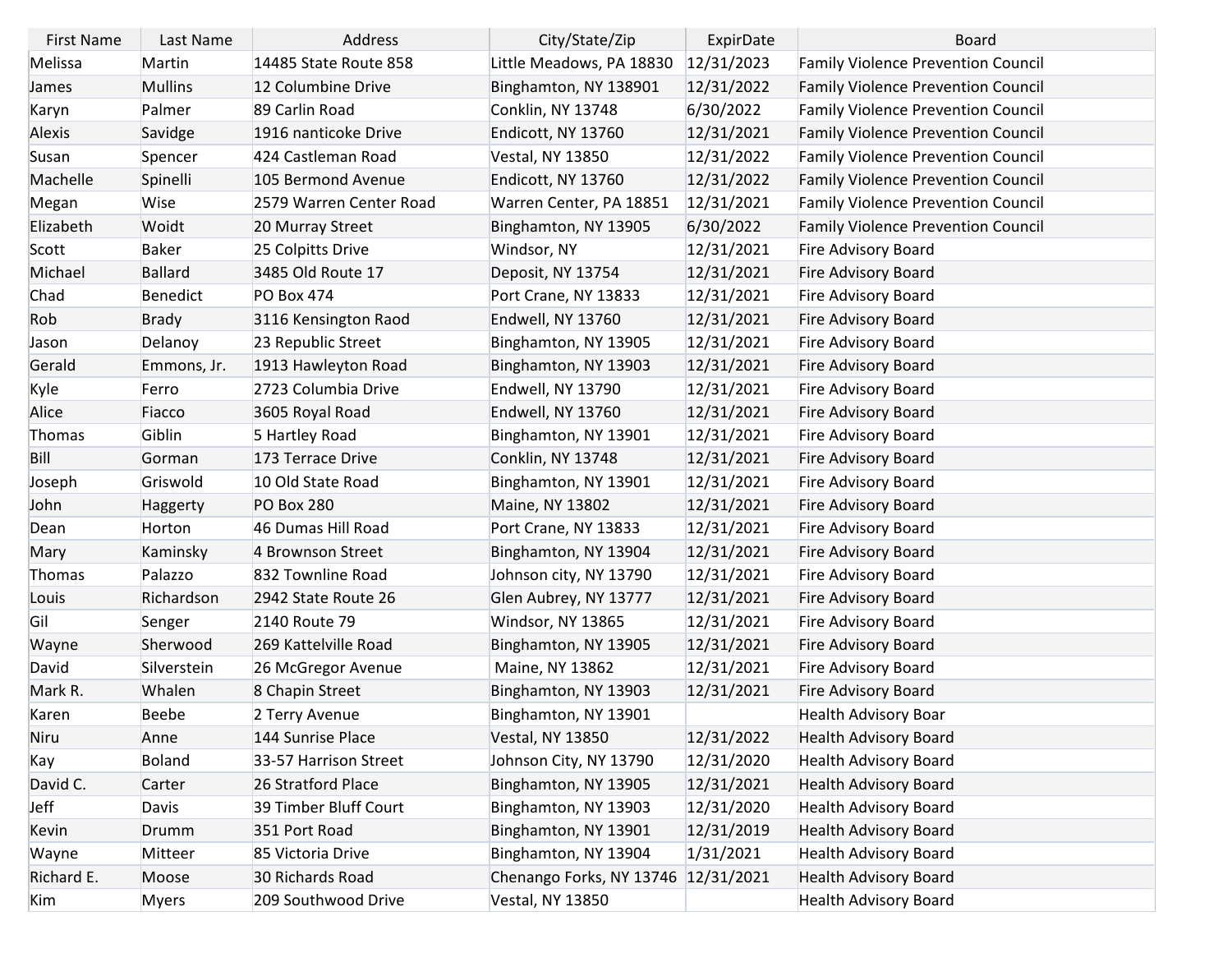| <b>First Name</b> | Last Name       | Address                          | City/State/Zip          | ExpirDate  | <b>Board</b>                         |
|-------------------|-----------------|----------------------------------|-------------------------|------------|--------------------------------------|
| John              | Spencer         | 2092 E. Hampton Road             | Binghamton, NY 13903    | 12/31/2022 | <b>Health Advisory Board</b>         |
| Ann Y.            | Teng            | 33 Mitchell Ave, Suite 204       | Binghamton, NY 13903    | 12/31/2022 | Health Advisory Board                |
| John M.           | Bernardo        | 69 Governeurs Lane               | Endicott, NY 13760      | 12/31/2022 | Industrial Development Agency        |
| Richard           | <b>Bucci</b>    | 204 Leroy Street                 | Binghamton, NY 13905    | 12/31/2022 | Industrial Development Agency        |
| Stephen           | Cornwell        | <b>PO Box 186</b>                | Endicott, NY 13761      | 12/31/2023 | Industrial Development Agency        |
| Daniel            | Crocker         | 312 Leroy Avenue                 | <b>Vestal, NY 13850</b> | 12/31/2023 | Industrial Development Agency        |
| Daniel            | Gates           | 248 Sheedy Road                  | <b>Vestal, NY 13850</b> | 12/31/2023 | Industrial Development Agency        |
| Joseph            | Mirabito        | 57 Timber Bluff Court            | Binghamton, NY 13903    | 12/31/2021 | Industrial Development Agency        |
| James R.          | Peduto          | 1505 Buffalo Street              | Endicott, NY 13760      | 12/31/2022 | Industrial Development Agency        |
| <b>Brian</b>      | Rose            | 432 Country Knoll Drive          | Endwell, NY 13760       | 12/31/2021 | Industrial Development Agency        |
| Cheryl            | Sacco           | 813 Overbrook Drive              | <b>Vestal, NY 13850</b> | 12/31/2024 | Industrial Development Agency        |
|                   |                 |                                  |                         |            | Land Bank                            |
| <b>Tarik</b>      | Abdelazim       | 17 Tremont Avenue                | Binghamton, NY 13903    | 12/31/2023 | Land Bank                            |
| Thomas R.         | Augostini       | 70 Martin Avenue                 | Johnson City, NY 13790  | 12/31/2023 | Land Bank                            |
| Kyle              | Davis           | 5 South College Drive            | Binghamton, NY 13905    | 12/31/2023 | Land Bank                            |
| Michael           | Decker          | 60 Hawley Street P.O. Box 1766   | Binghamton, NY 13902    | 12/31/2023 | Land Bank                            |
| Christopher       | <b>Dziedzic</b> | 235 Chenango Street              | Binghamton, NY 13901    | 12/31/2023 | Land Bank                            |
| Christine         | Marchuska       | 2500 Saddlebrook Drive           | Vestal, NY 13850        | 12/31/2023 | Land Bank                            |
| Aaron M.          | Martin          | P.O. Box 1766                    | Binghamton, NY 13902    | 12/31/2023 | Land Bank                            |
| Michael           | Sopchak         | 151 Deyo Hill Road               | Johnson City, NY 13790  | 12/31/2023 | Land Bank                            |
| John M.           | Bernardo        | 69 Governeurs Lane               | Endicott, NY 13760      | 12/31/2022 | Local Development Corporation        |
| Richard           | <b>Bucci</b>    | 204 Leroy Street                 | Binghamton, NY 13905    | 12/31/2022 | Local Development Corporation        |
| Stephen           | Cornwell        | <b>PO Box 186</b>                | Endicott, NY 13761      | 12/31/2023 | Local Development Corporation        |
| Daniel            | Crocker         | 312 Leroy Avenue                 | <b>Vestal, NY 13850</b> | 12/31/2023 | Local Development Corporation        |
| Daniel            | Gates           | 248 Sheedy Road                  | <b>Vestal, NY 13850</b> | 12/31/2023 | Local Development Corporation        |
| Joseph            | Mirabito        | 57 Timber Bluff Court            | Binghamton, NY 13903    | 12/31/2021 | <b>Local Development Corporation</b> |
| James R.          | Peduto          | 1505 Buffalo Street              | Endicott, NY 13760      | 12/31/2022 | Local Development Corporation        |
| <b>Brian</b>      | Rose            | 432 Country Knoll Drive          | Endwell, NY 13760       | 12/31/2021 | Local Development Corporation        |
| Cheryl            | Sacco           | 3261 Cynthia Drive               | Binghamton, NY 13903    | 12/31/2021 | Local Development Corporation        |
| Linda             | Benjamin        | <b>Willow Point Nursing Home</b> | <b>COURIER MAIL</b>     |            | Nursing Home Board of Directors      |
| Kathryn           | <b>Blaine</b>   | 260 Pierce Hill Road             | <b>Vestal, NY 13850</b> | 12/31/2022 | Nursing Home Board of Directors      |
| Dorothy           | Gardner         | 132 Crestmont Road               | Binghamton, NY 13905    | 9/1/2024   | Nursing Home Board of Directors      |
| Thomas            | Johnson         | 4 Antonio Court                  | Endicott, NY 13760      | 12/31/2022 | Nursing Home Board of Directors      |
| Denise            | Johnson         | 4 Antonio Court                  | Endicott, NY 13760      | 12/31/2022 | Nursing Home Board of Directors      |
| Darlene           | Leonard         | 1308 Irma Avenue                 | Endicott, NY 13760      | 12/31/2022 | Nursing Home Board of Directors      |
| Kate              | Newberry        | 16 Rock Road                     | <b>Vestal, NY 13850</b> | 12/31/2022 | Nursing Home Board of Directors      |
| Jason             | Shaw            | 4288 Brady Hill Road             | Binghamton, NY 13903    | 12/31/2022 | Nursing Home Board of Directors      |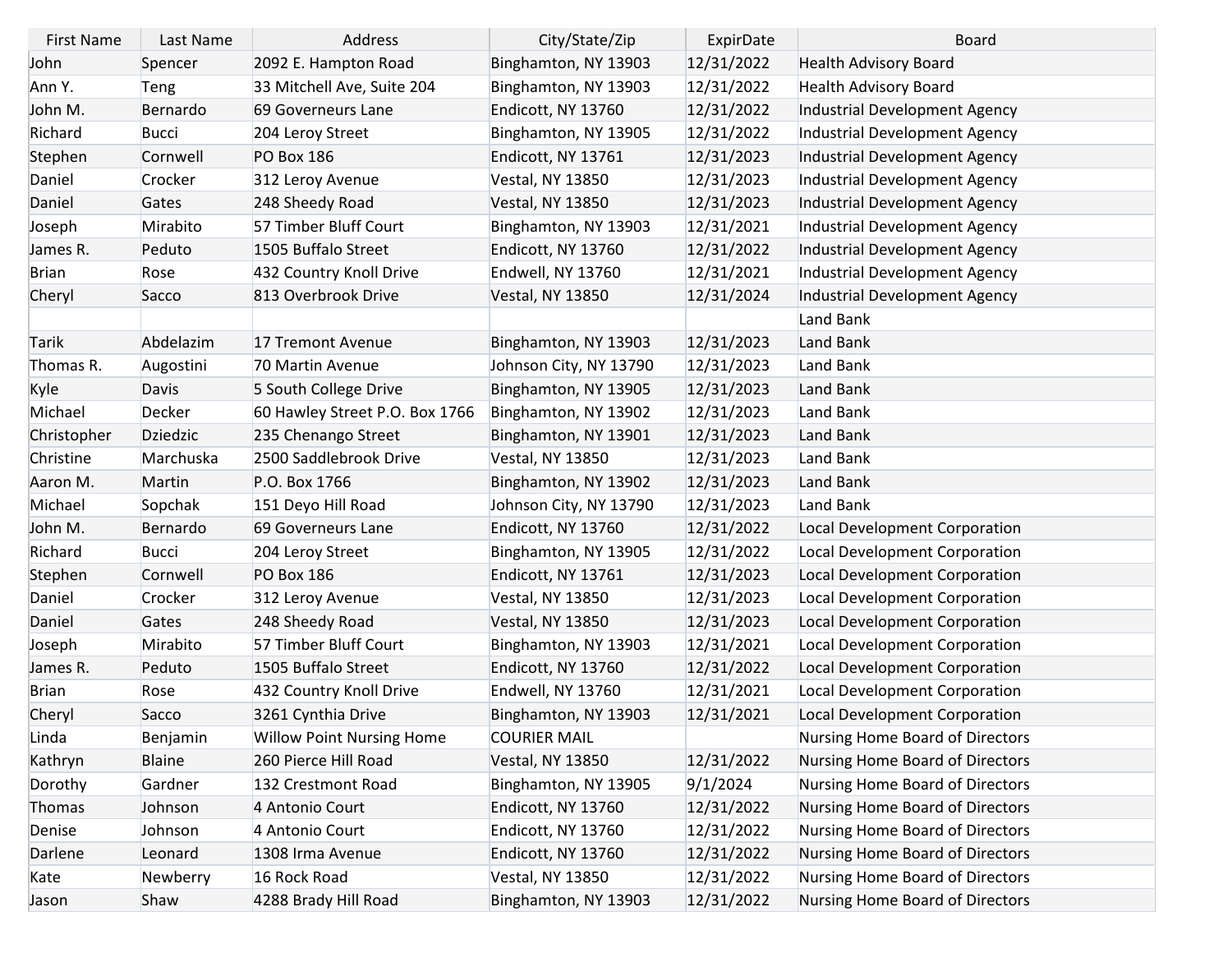| <b>First Name</b>   | Last Name       | Address                                          | City/State/Zip          | ExpirDate  | <b>Board</b>                                    |
|---------------------|-----------------|--------------------------------------------------|-------------------------|------------|-------------------------------------------------|
| Deborah             | Thorpe          | 405 Bundy Circle                                 | Endwell, NY 13760       | 12/31/2022 | Nursing Home Board of Directors                 |
| Colleen             | Wagner          | <b>County Office Building</b>                    | <b>COURIER MAIL</b>     |            | Nursing Home Board of Directors                 |
| Sue                 | Spencer         | 424 Castleman Road                               | Vestal, NY 13850        | 12/31/2022 | Nusring Home Board of Directors                 |
| Lida                | <b>Bassler</b>  | 832 Martin Hill Road                             | Harpursville, NY 13787  | 12/31/2022 | Office for Aging Advisory Council               |
| Don                 | <b>Bowersox</b> | 973 Ballyhack Road                               | Port Crane, NY 13833    | 12/31/2022 | Office for Aging Advisory Council               |
| Kathy               | <b>Bunnell</b>  | 1112 Airport Road                                | Binghamton, NY 13905    | 12/31/2021 | Office for Aging Advisory Council               |
| Rene                | Conklin         | 109 West End Avenue                              | Binghamton, NY 13905    | 12/31/2022 | Office for Aging Advisory Council               |
| Shirley             | Cosgriff        | 208 Doris Avenue                                 | <b>Vestal, NY 13850</b> | 12/31/2019 | <b>Office for Aging Advisory Council</b>        |
| JoAnn               | Freer           | 3709 Highview Drive                              | Endwell, NY 13760       | 12/31/2019 | Office for Aging Advisory Council               |
| (John) Suk-You Kang |                 | 503 Meeker Road                                  | <b>Vestal, NY 13850</b> | 12/31/2019 | Office for Aging Advisory Council               |
| William             | Knecht          | 453 Chrysler Road                                | Endwell, NY 13760       | 12/31/2019 | Office for Aging Advisory Council               |
| Frederick           | Lacey           | 9 Oak Street                                     | Binghamton, NY 13905    | 12/31/2019 | Office for Aging Advisory Council               |
| Youjung             | <b>Lee</b>      | 420 Denal Way                                    | <b>Vestal, NY 13850</b> | 12/31/2019 | Office for Aging Advisory Council               |
| Linda               | Mackenzie       | 508 Sunset Drive                                 | Endwell, NY 13760       | 12/31/2022 | Office for Aging Advisory Council               |
| Maria               | Motsavage       | 14 Market Place                                  | Binghamton, NY 13905    | 12/31/2024 | Office for Aging Advisory Council               |
| Amy                 | Pessarchick     | 579 Kent Street                                  | Windsor, NY 13865       | 12/31/2024 | Office for Aging Advisory Council               |
| Caroline            | Price           | 68 White Birch Lake Road                         | Windsor, NY 13865       | 1/31/2021  | Office for Aging Advisory Council               |
| Angela              | Riley           | 29 Chestnut Street                               | Binghamton, NY 13905    | 12/31/2022 | Office for Aging Advisory Council               |
| Sue                 | Thrasher        | 93 West Chenango Road                            | Castle Creek, NY 13744  | 12/31/2022 | Office for Aging Advisory Council               |
| Jerry               | Willard         | 35 Jerome Avenue                                 | Binghamton, NY 13905    | 12/31/2022 | Office for Aging Advisory Council               |
| Peter               | Shafer          | 1543 Union Center Maine Highw Endicott, NY 13760 |                         | 12/31/2023 | Soil & Water Conservatin District               |
| Greg                | <b>Baldwin</b>  | 530 Paden Street                                 | Endicott, NY 13760      | 12/31/2021 | Soil & Water Conservation District              |
| Michael             | Donahue         | 3100 Maxiam Road                                 | Binghamton, NY 13903    | 12/31/2023 | Soil & Water Conservation District              |
| Erin                | Heard           | 176 Depot Hill Road                              | Port Crane, NY 13833    | 12/31/2022 | Soil & Water Conservation District              |
| Lester              | Price           | 6178 State Route 26                              | Whitney Point, NY 13862 | 12/31/2024 | Soil & Water Conservation District              |
| Alex                | Urda            | 106 Main Street, Suite 4                         | Windsor, NY 13865       | 12/31/2023 | Soil & Water Conservation District              |
| Kelly               | Wildoner        | 4288 Brady Hill Road                             | Binghamton, NY 13903    | 12/31/2021 | Soil & Water Conservation District              |
| Hon.Greg            | <b>Baldwin</b>  | 530 Paden Street                                 | Endicott, NY 13760      | Coterm     | Southern Tier East Regional Planning Developmen |
| Ms. Beth            | Lucas           | P.O. Box 1766                                    | Binghamton, NY 13902    | Coterm     | Southern Tier East Regional Planning Developmen |
| Hon. Joseph         | Mihalko         | P.O. Box 2062                                    | Binghamton, NY 13902    | Coterm     | Southern Tier East Regional Planning Developmen |
| Stephen             | Cornwell        | 45 Hawley Street                                 | Binghamton, NY 13901    | 12/31/2018 | <b>STOP DWI</b>                                 |
| Robert              | Croswell        | 84 Crescent Dr.                                  | Kirkwood, NY 13795      | 12/31/2017 | <b>STOP DWI</b>                                 |
| Eric                | Donaldson       | 13 London Lane                                   | Endicott, NY 13760      | 12/31/2018 | <b>STOP DWI</b>                                 |
| David               | <b>Husch</b>    | PO Box 6000                                      | Binghamton, NY 13902    | 12/31/2017 | <b>STOP DWI</b>                                 |
| Ben                 | Nelson          | 258 Smith Hill Road                              | Binghamton, NY 13905    | 12/31/2017 | <b>STOP DWI</b>                                 |
| Richard             | Sands           | 178 Matthews Street                              | Binghamton, NY 13905    | 12/31/2018 | <b>STOP DWI</b>                                 |
| James P.            | Sheerin         | 16 Nadine Way                                    | Johnson City, NY 13760  | 12/31/2018 | <b>STOP DWI</b>                                 |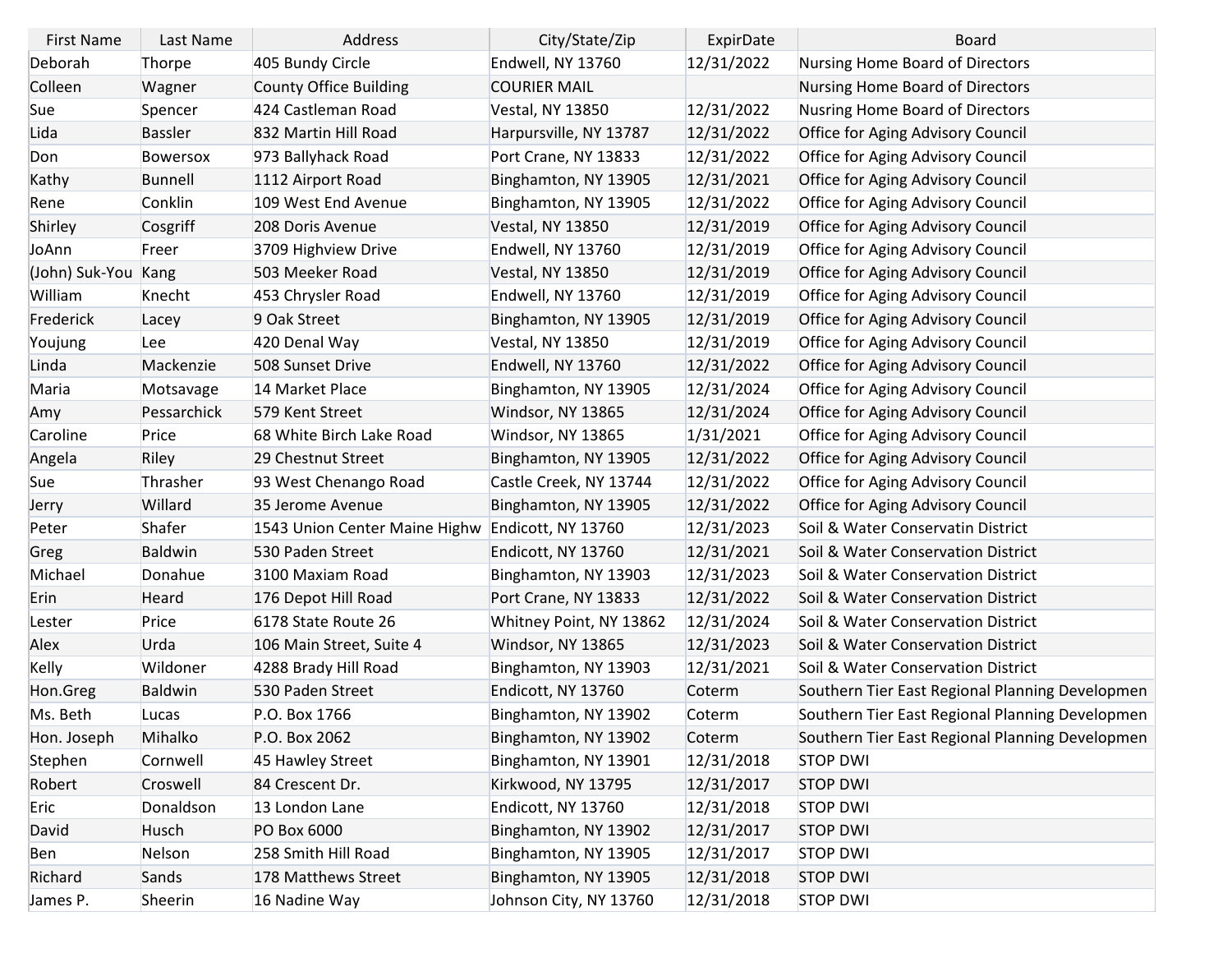| <b>First Name</b> | Last Name      | Address                         | City/State/Zip          | ExpirDate  | <b>Board</b>                |
|-------------------|----------------|---------------------------------|-------------------------|------------|-----------------------------|
| Alan              | Wilmarth       | 429 Main Street                 | Hallstead, PA 18822     | 12/31/2018 | <b>STOP DWI</b>             |
| Lorraine          | Wilmot         | P.O. Box 1766                   | Binghamton, NY 13902    | 12/31/2018 | <b>STOP DWI</b>             |
| Joseph            | Zikuski        | 38 Hawley Street                | Binghamton, NY 13901    | 12/31/2018 | <b>STOP DWI</b>             |
| Timothy           | Conklin        | 823 State Route 7               | Unadilla, NY 13849      | 9/30/2023  | <b>Traffic Safety Board</b> |
| Daniel            | Correll        | 64 Grand Avenue                 | Binghamton, NY 13905    | 9/30/2022  | <b>Traffic Safety Board</b> |
| Peter             | Grunder        | 823 State Highway 7             | Unadilla, NY 13849      | 9/30/2022  | <b>Traffic Safety Board</b> |
| Benjamin          | Harting        | 155 Lt. VanWinkle Drive         | Binghamton, NY 13905    | 9/30/2022  | <b>Traffic Safety Board</b> |
| Michael           | <b>Holly</b>   | 164 Hawley Street               | Binghamton, NY 13901    | 7/1/2022   | Traffic Safety Board        |
| Tanya             | <b>Husick</b>  | P.O. Box 6000                   | Binghamton, NY 13902    | 7/1/2022   | <b>Traffic Safety Board</b> |
| Richard           | Jacobs         | 1128 Arnold Drive               | Endwell, NY 13760       | 9/30/2023  | Traffic Safety Board        |
| <b>Stace</b>      | Kintner        | 605 Vestal Parkway East         | Vestal, New York        | 9/30/2023  | <b>Traffic Safety Board</b> |
| David             | Ligeikis       | P.O. Box 101                    | Binghamton, NY 13902    | 7/1/2022   | <b>Traffic Safety Board</b> |
| Christopher       | Marion         | P.O. Box 1766                   | Binghamton, NY13902     | 9/30/2023  | <b>Traffic Safety Board</b> |
| Nathan            | Miller         | 38 Hawley Street                | Binghamton, NY 13901    | 2/18/2024  | <b>Traffic Safety Board</b> |
| Christine         | <b>Muss</b>    | 225 Front Street                | Binhamton, NY 13905     | 2/18/2024  | <b>Traffic Safety Board</b> |
| Brian             | Norris         | 60 Hawley Street                | Binghamton, NY 13902    | 2/18/2024  | Traffic Safety Board        |
| Robert            | O'Donnell      | 153 Sanitaria Springs Road      | Binghamton, NY 13904    | 9/30/2023  | <b>Traffic Safety Board</b> |
| Edward            | O'Hara         | 31 Avenue C                     | Johnson City, NY 13790  | 9/30/2024  | Traffic Safety Board        |
| Cynthia           | Paddock        | P.O. Box 1766                   | Binghamton, NY 13902    | 9/30/2024  | <b>Traffic Safety Board</b> |
| Paige             | Patterson      | 109 Tamarack Lane               | <b>Vestal, NY 13850</b> | 7/1/2022   | <b>Traffic Safety Board</b> |
| Douglas           | Pipher         | 786 Chenango Street             | Binghamton, NY 13901    | 9/30/2022  | <b>Traffic Safety Board</b> |
| Garry             | Scutt          | 9 Keeler Avenue                 | Binghamton, NY 13901    | 9/30/2021  | Traffic Safety Board        |
| Anthony           | Signorelli     | 44 Hawley Street                | Binghamton, NY 13901    | 9/30/2024  | <b>Traffic Safety Board</b> |
| <b>Bradley</b>    | Solomon        | 1101 Park Street                | Endicott, NY 13760      | 2/18/2024  | Traffic Safety Board        |
| Tom               | Sullivan       | 60 Hawley Street                | Binghamton, NY 13902    | 9/30/2024  | <b>Traffic Safety Board</b> |
| Brian             | VanDervort     | P.O. Box 6000                   | Binghamton, NY 13902    | 2/18/2024  | Traffic Safety Board        |
| Nancy             |                | Barno Reynolds 95 Court Street  | Binghamton, NY 13901    | 12/31/2024 | Veterans Memorial Arena     |
| Donald            | <b>Bergin</b>  | 601 Stonehedge Drive            | <b>Vestal, NY 13850</b> | 12/31/2023 | Veterans Memorial Arena     |
| Mark              | <b>Bordeau</b> | 3890 Saddlemire Road            | Binghamton, NY 13903    | 12/31/2024 | Veterans Memorial Arena     |
| Randee            | Bowman         | 51 Johnson Avenue               | Binghamton, NY 13905    | 12/31/2023 | Veterans Memorial Arena     |
| Joseph            | <b>Burns</b>   | 47 Midwood Lane                 | Binghamton, NY 13903    | 12/31/2023 | Veterans Memorial Arena     |
| Michael           | Franz          | 633 Harvard Street              | <b>Vestal, NY 13850</b> | 12/31/2024 | Veterans Memorial Arena     |
| Judi              | <b>Hess</b>    | P.O. Box 995                    | Binghamton, NY 13901    | 12/31/2024 | Veterans Memorial Arena     |
| Sylvia            | Kerber         | 103 Court Street                | Binghamton, NY 13901    | 12/31/2023 | Veterans Memorial Arena     |
| Bob               |                | Krummenacker 560 Columbia Drive | Johnson City, NY 13790  | 12/31/2023 | Veterans Memorial Arena     |
| Robin             | Laabs          | 1006 Vestal Avenue              | Binghamton, NY 13903    | 12/31/2023 | Veterans Memorial Arena     |
| Lillian           | Levy           | 80 Exchange Street              | Binghamton, NY 13901    | 12/31/2023 | Veterans Memorial Arena     |